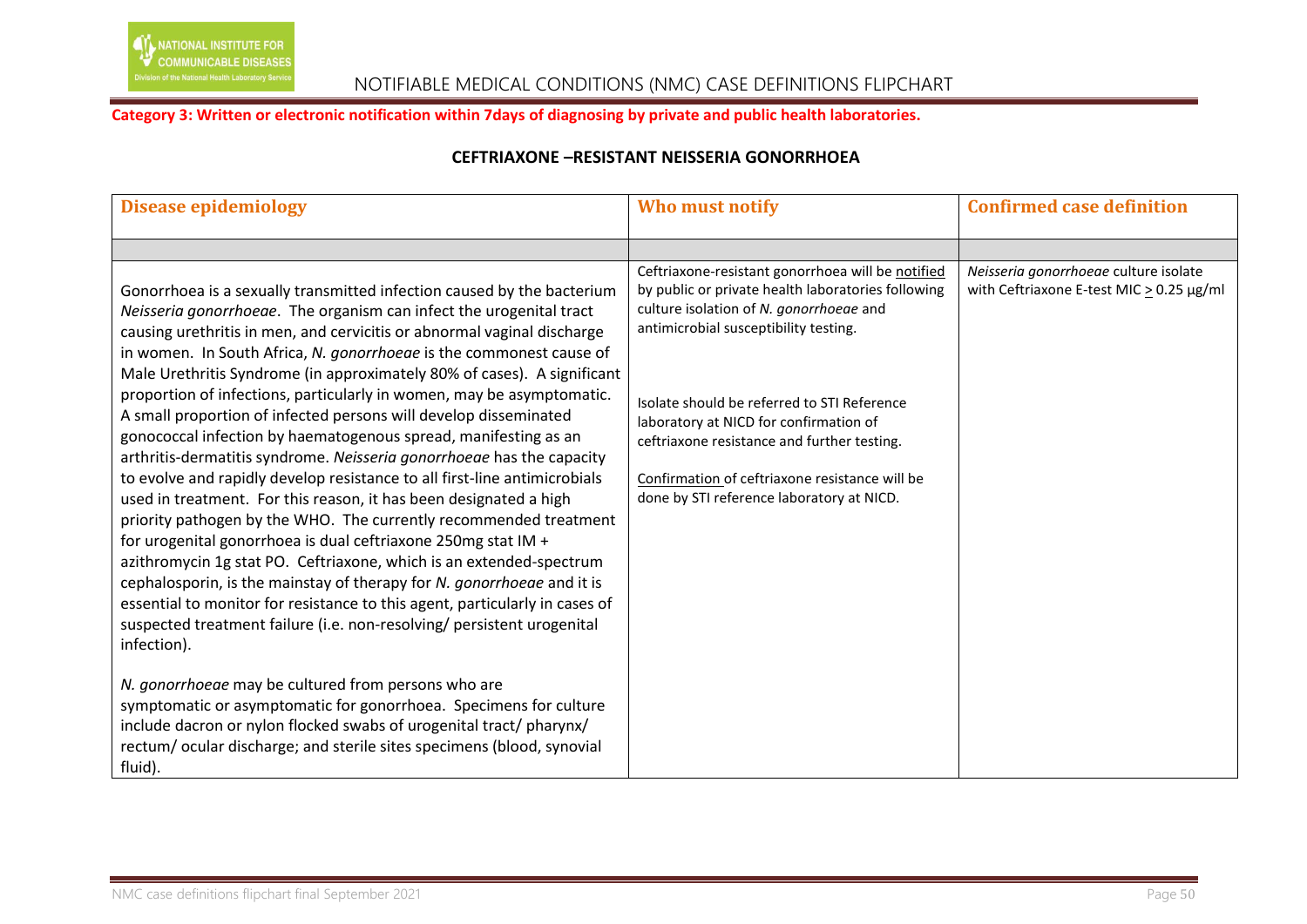### **Category 3: Written or electronic notification within 7days of diagnosing by private and public health laboratories**

# **DENGUE FEVER VIRUS (OTHER IMPORTED ARBOVIRUSES OF MEDICAL IMPORTANCE)**

| <b>Disease epidemiology</b>                                                                                                                                                                                                                                                                                                                                                                                                                                                                                                                                                                                                                                                                                                                                                                                                                                                                                                                                                                                                                                                                                                                                                                                                                                                                                                                               | Who must notify                                                                                                                                                                 | <b>Confirmed case definition</b>                                                                                                                                                                                                                                                                                                                                                                                                                                                                                                                                                                                                                            |
|-----------------------------------------------------------------------------------------------------------------------------------------------------------------------------------------------------------------------------------------------------------------------------------------------------------------------------------------------------------------------------------------------------------------------------------------------------------------------------------------------------------------------------------------------------------------------------------------------------------------------------------------------------------------------------------------------------------------------------------------------------------------------------------------------------------------------------------------------------------------------------------------------------------------------------------------------------------------------------------------------------------------------------------------------------------------------------------------------------------------------------------------------------------------------------------------------------------------------------------------------------------------------------------------------------------------------------------------------------------|---------------------------------------------------------------------------------------------------------------------------------------------------------------------------------|-------------------------------------------------------------------------------------------------------------------------------------------------------------------------------------------------------------------------------------------------------------------------------------------------------------------------------------------------------------------------------------------------------------------------------------------------------------------------------------------------------------------------------------------------------------------------------------------------------------------------------------------------------------|
|                                                                                                                                                                                                                                                                                                                                                                                                                                                                                                                                                                                                                                                                                                                                                                                                                                                                                                                                                                                                                                                                                                                                                                                                                                                                                                                                                           |                                                                                                                                                                                 |                                                                                                                                                                                                                                                                                                                                                                                                                                                                                                                                                                                                                                                             |
| Dengue is the most-widespread mosquito-transmitted viral disease, which is<br>found in travellers that returned from urban areas in Africa, Carribean, Latin<br>America, Middle East, India, southeastern Asia and the Pacific islands<br>especially during the rainy seasons. Dengue fever is caused by one of four<br>serotypes: Dengue virus 1, 2, 3, and 4. For this reason, a person can be<br>infected with a dengue virus as many as four times in his or her lifetime.<br>Dengue fever may occur in various forms. Leukopenia and thrombocytopenia<br>are common. The majority of cases with dengue fever have characterised by<br>high fever, severe headache, pain behind eyes, body aches/ joint pains,<br>nausea/vomiting and a characteristic rash (looks like sun burn). In some<br>instances, Dengue fever can lead to Dengue haemorrhagic fever (DHF) or<br>Dengue shock syndrome (DSS), which manifest similar to dengue fever plus<br>in DHF: severe and continuous pain in abdomen, bleeding from the nose,<br>mouth, gums or skin bruising, frequent vomiting with or without blood, black<br>stools, excessive thirst (dry mouth), pale, cold skin, restlessness, or sleepiness<br>or with DSS: weak rapid pulse, narrow pulse pressure, cold, clammy skin and<br>restless. 5% of severe Dengue cases (DHF and DSS) result in death. | Health care practitioner (nurse or doctor<br>receiving the laboratory result)<br>Laboratory detecting the virus<br>$\checkmark$<br>NB: Only confirmed cases should be notified. | A confirmed case is a person with laboratory<br>evidence of virus detection by<br>PCR positive and virus isolation from the<br>patient's first (single) specimen; OR<br>PCR positive and IgM positive result on<br>patient's first (single) specimen; OR<br>PCR positive on two separate specimens<br>from the same patient collected at least one<br>day apart; OR<br>PCR positive but IgM/IgG negative result in<br>patient's first specimen and PCR negative<br>but IgM/IgG positive result in patient's<br>second specimen collected at least one day<br>apart; OR<br>Four-fold increase in IgM/IgG titres between<br>acute and convalescent specimens. |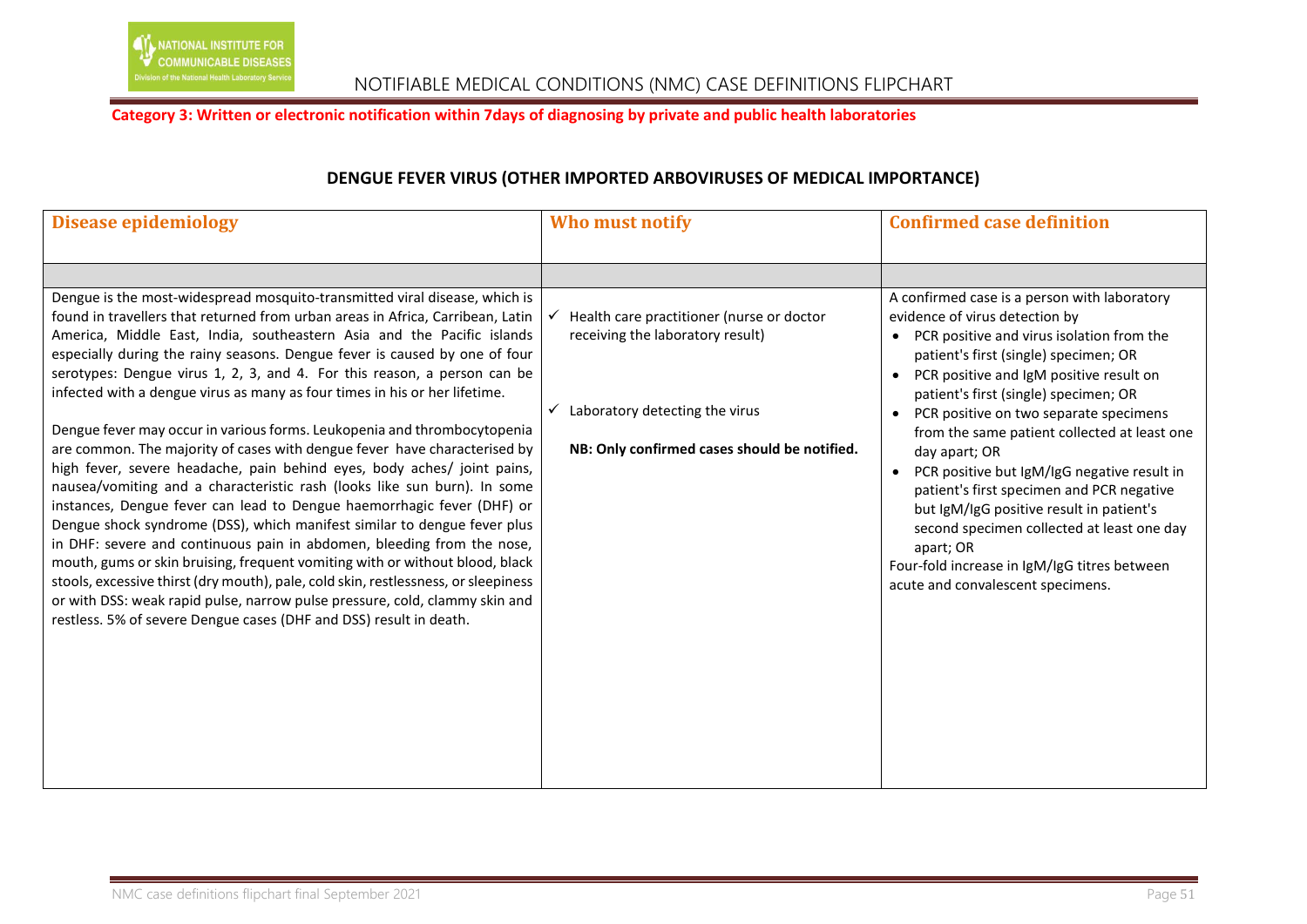### **Category 3: Written or electronic notification within 7days of diagnosing by private and public health laboratories**

# **WEST NILE VIRUS, SINDBIS VIRUS, CHIKUNGUNYA VIRUS**

| <b>Disease epidemiology</b>                                                                                                                                                                                                                                                                                                                                                                                                                                                                                                                                                                                                                                                                                                                                                                                                                                                                                                                                                                                                                                                                                                                                                                                                                                                                                                                                                                                                                                                                                                                                                                                                                                                                                                                                                                                                                        | Who must notify                                                                                                                                                       | <b>Confirmed case definition</b>                                                                                                                                                                                                                                                                                                                                                                                                                                                                                                                                                                                                                                                      |
|----------------------------------------------------------------------------------------------------------------------------------------------------------------------------------------------------------------------------------------------------------------------------------------------------------------------------------------------------------------------------------------------------------------------------------------------------------------------------------------------------------------------------------------------------------------------------------------------------------------------------------------------------------------------------------------------------------------------------------------------------------------------------------------------------------------------------------------------------------------------------------------------------------------------------------------------------------------------------------------------------------------------------------------------------------------------------------------------------------------------------------------------------------------------------------------------------------------------------------------------------------------------------------------------------------------------------------------------------------------------------------------------------------------------------------------------------------------------------------------------------------------------------------------------------------------------------------------------------------------------------------------------------------------------------------------------------------------------------------------------------------------------------------------------------------------------------------------------------|-----------------------------------------------------------------------------------------------------------------------------------------------------------------------|---------------------------------------------------------------------------------------------------------------------------------------------------------------------------------------------------------------------------------------------------------------------------------------------------------------------------------------------------------------------------------------------------------------------------------------------------------------------------------------------------------------------------------------------------------------------------------------------------------------------------------------------------------------------------------------|
|                                                                                                                                                                                                                                                                                                                                                                                                                                                                                                                                                                                                                                                                                                                                                                                                                                                                                                                                                                                                                                                                                                                                                                                                                                                                                                                                                                                                                                                                                                                                                                                                                                                                                                                                                                                                                                                    |                                                                                                                                                                       |                                                                                                                                                                                                                                                                                                                                                                                                                                                                                                                                                                                                                                                                                       |
|                                                                                                                                                                                                                                                                                                                                                                                                                                                                                                                                                                                                                                                                                                                                                                                                                                                                                                                                                                                                                                                                                                                                                                                                                                                                                                                                                                                                                                                                                                                                                                                                                                                                                                                                                                                                                                                    |                                                                                                                                                                       |                                                                                                                                                                                                                                                                                                                                                                                                                                                                                                                                                                                                                                                                                       |
| West Nile, sindbis and chikungunya fever are viral diseases that are transmitted to people by<br>mosquitoes of Culex species (West Nile virus and sindbis virus) which mainly bite at night and<br>Aedes species (Chikungunya virus), which bite during the day. In a very small number of cases,<br>West Nile virus has also been spread through blood transfusions, organ transplants,<br>breastfeeding and in pregnancy from mother to baby. Both West Nile and sindbis virus are<br>maintained in bird-mosquito cycle, whereas chikungunya virus in non-human primates.<br>West Nile virus occurs worldwide, except for few countries such as Australia. West Nile fever is<br>often asymptomatic or symptoms include headache, low-grade fever, rash, joint and body pains.<br>Encephalitis and meningitis are rare complications of West Nile virus infection, except for the<br>USA. Horses also get incidentally infected and can develop encephalitis.<br>Sindbis virus is widely distributed, being found in Africa, Europe, Asia and Australia.<br>Sindbis fever can cause mild fever with joint pain, nausea, general malaise, headache, muscle<br>pain and a unique maculopapular rash circled with pale? halos, often accompanied with an itchy<br>exanthema over the trunk and the limbs.<br>Chikungunya virus is endemic in northeastern South Africa and occurs in travellers that returned<br>from urban outbreak areas in sub-Saharan Africa, Latin-America, southern USA, Italy and France,<br>Saudi Arabia, Yemen, India, south and south-East Asia.<br>Chikungunya fever is characterised by fever and severe debilitating joint pains, often in the hands<br>and feet and may include headache, muscle pain, joint swelling or rash.<br>No vaccines and therapeutics are currently avaialable for prevention and treatment. | Health care practitioner (nurse or<br>doctor receiving the laboratory<br>result)<br>Laboratory detecting the virus<br>NB: Only confirmed cases should<br>be notified. | A confirmed case is a person with laboratory<br>evidence of virus detection by<br>PCR positive and virus isolation from the<br>patient's first (single) specimen; OR<br>PCR positive and IgM positive result on<br>patient's first (single) specimen; OR<br>PCR positive on two separate specimens<br>from the same patient collected at least one<br>day apart; OR<br>PCR positive but IgM/IgG negative result in<br>$\bullet$<br>patient's first specimen and PCR negative<br>but IgM/IgG positive result in patient's<br>second specimen collected at least one day<br>apart; OR<br>Four-fold increase in IgM/IgG titres between<br>$\bullet$<br>acute and convalescent specimens. |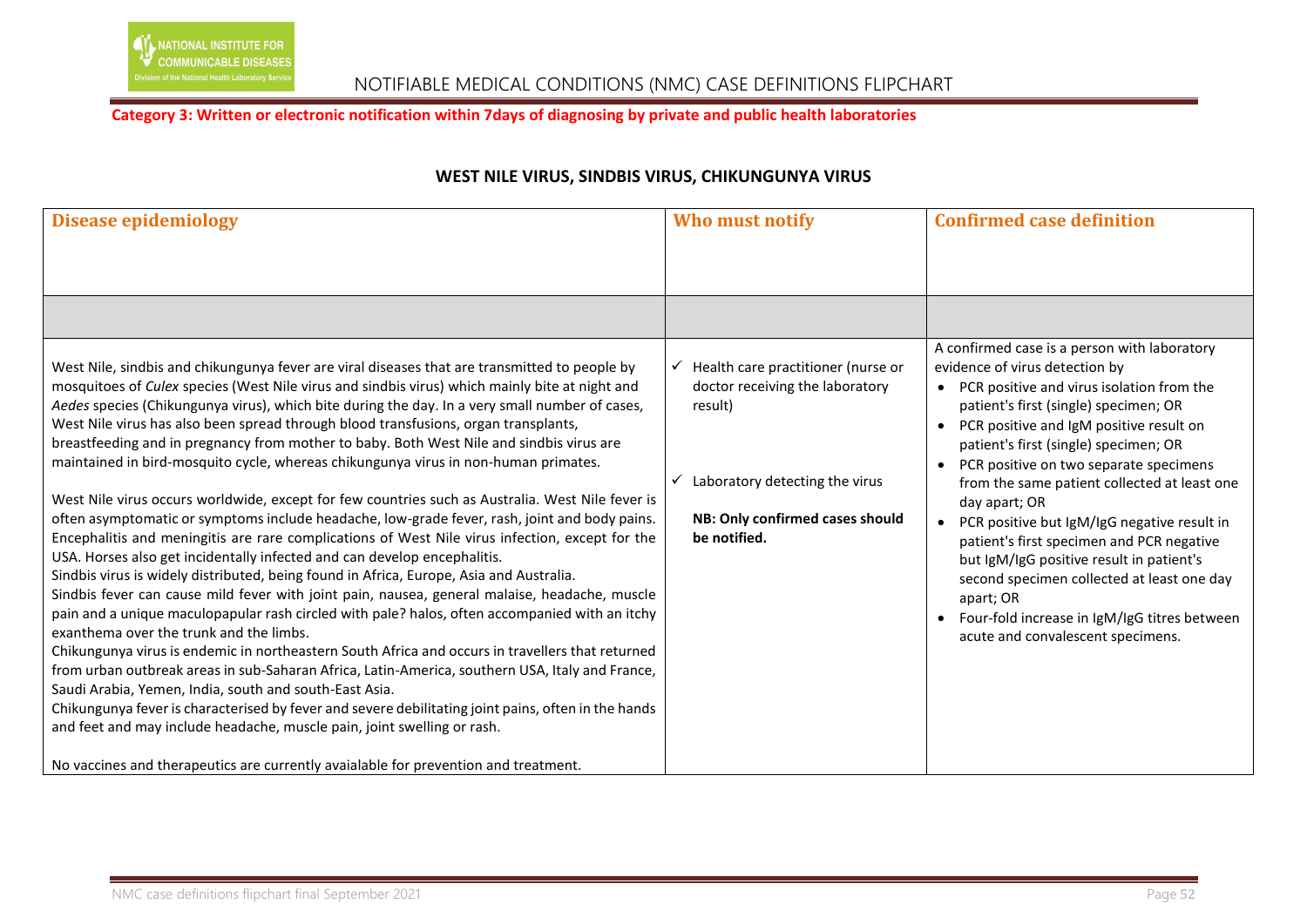

#### **RUBELLA VIRUS**

| <b>Disease epidemiology</b>                                                                                                                                                                                | Who must notify                                                                 | <b>Confirmed case definition</b>                                                                                                                                                            |
|------------------------------------------------------------------------------------------------------------------------------------------------------------------------------------------------------------|---------------------------------------------------------------------------------|---------------------------------------------------------------------------------------------------------------------------------------------------------------------------------------------|
|                                                                                                                                                                                                            |                                                                                 |                                                                                                                                                                                             |
| Rubella is a mild clinical illness that presents with fever and a<br>maculo-papular rash. Rubella in a pregnant woman can lead to<br>congenital rubella infection in her infant.                           | Any clinician who suspects a rubellacase should<br>notify the case immediately. | A laboratory-confirmed case is a suspected case with<br>a positive blood test for rubella-specific IgM. The<br>blood specimen should be obtained within 28 days<br>after the onset of rash. |
| Congenital rubella is a symptom complex and is also notifiable<br>in South Africa as a category 2 condition.                                                                                               |                                                                                 |                                                                                                                                                                                             |
| Rubella is preventable by vaccination.                                                                                                                                                                     |                                                                                 |                                                                                                                                                                                             |
| Rubella is targeted for elimination by the WHO. South Africa<br>has not yet included rubella vaccine in our EPI programme,<br>however, most countries in the world include it with the<br>measles vaccine. |                                                                                 |                                                                                                                                                                                             |

**Additional notes** 

- The WHO also defines a suspected rubella case as any patient of any age in whom a health worker suspects rubella. A health worker should suspect rubella when a patient presents with fever, maculopapular rash; and cervical, suboccipital or postauricular adenopathy or arthralgia/arthritis.
- Rubella is not distinguishable from measles on the basis of clinical symptoms alone. It may be advisable to request measles serology in addition to rubella serology on everyone who presents with symptoms of rubella, especially if there is no history of measles vaccination. See case definition for measles (Category 1). When blood for rubella testing is submitted to the NICD, it is routinely also tested for measles antibodies

#### **Additional resources**

 The WHO standard for rubella surveillance may be found at [https://www.who.int/immunization/monitoring\\_surveillance/burden/vpd/surveillance\\_type/active/rubella\\_standards/en/](https://www.who.int/immunization/monitoring_surveillance/burden/vpd/surveillance_type/active/rubella_standards/en/)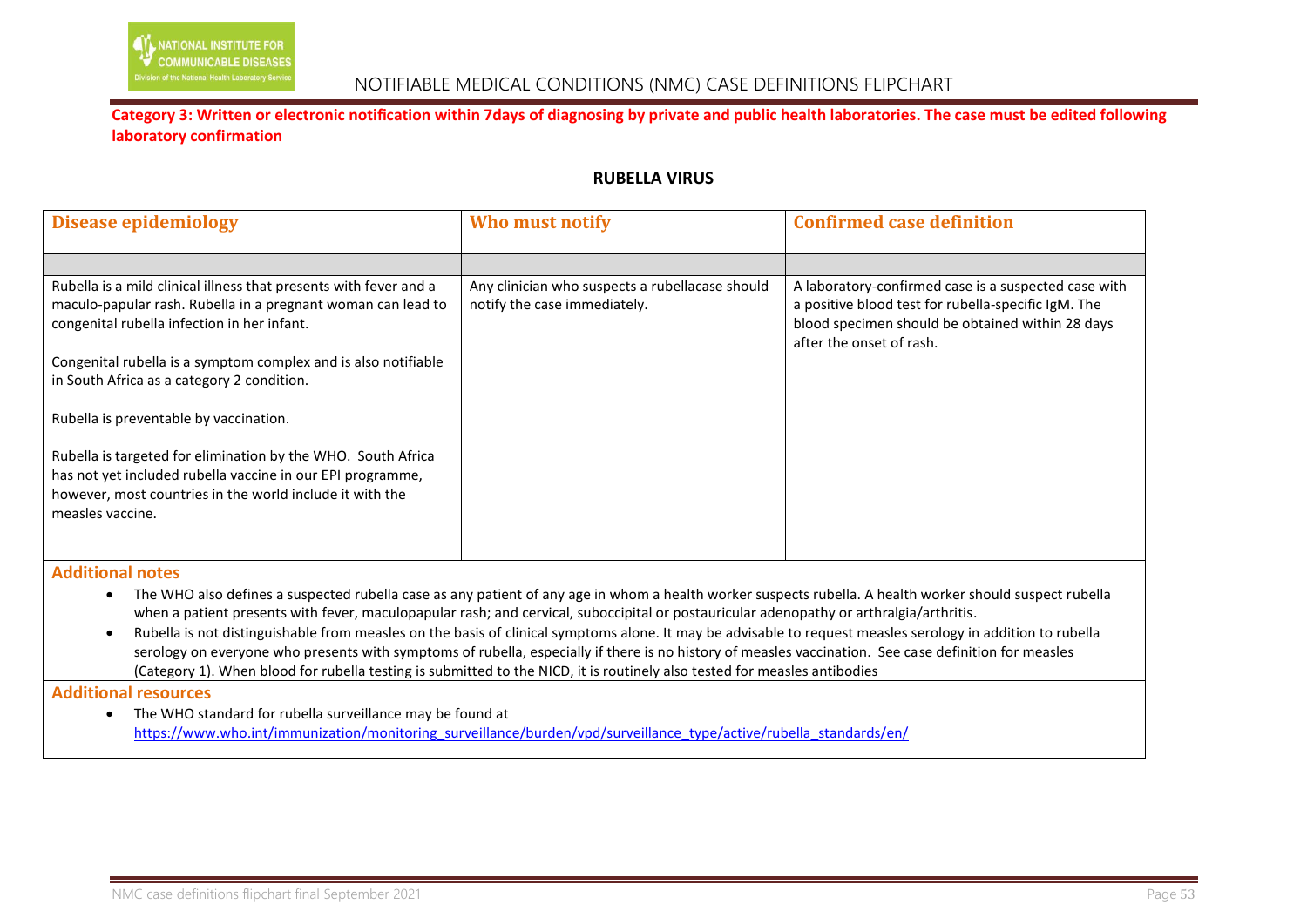

| <b>Disease epidemiology</b>                                                                                                                                                                                                                                                                                                                                                                                                                                                                                                                                                                                                                                                                                                                                                   | Who must notify                            | <b>Confirmed case definition</b>                                                                                                                                                                                                                                                                |
|-------------------------------------------------------------------------------------------------------------------------------------------------------------------------------------------------------------------------------------------------------------------------------------------------------------------------------------------------------------------------------------------------------------------------------------------------------------------------------------------------------------------------------------------------------------------------------------------------------------------------------------------------------------------------------------------------------------------------------------------------------------------------------|--------------------------------------------|-------------------------------------------------------------------------------------------------------------------------------------------------------------------------------------------------------------------------------------------------------------------------------------------------|
|                                                                                                                                                                                                                                                                                                                                                                                                                                                                                                                                                                                                                                                                                                                                                                               |                                            |                                                                                                                                                                                                                                                                                                 |
| Salmonella is one of the most frequently isolated foodborne<br>pathogens and is a major global public health concern.<br>All Salmonella spp. other than S. Typhi, S. Paratyphi A, S.<br>Paratyphi B and S. Paratyphi C are collectively known as<br>nontyphoidal Salmonella. Nontyphoidal Salmonella are<br>widely distributed in domestic and wild animals.<br>Nontyphoidal salmonellosis in humans is generally<br>contracted through the consumption of contaminated food<br>of animal origin (mainly eggs, meat, poultry, and milk),<br>although other foods have been implicated in its<br>transmission. Person-to-person transmission can also occur<br>through the faecal-oral route, and contact with infected<br>animals, including pets, can result in human cases. | All private and public health laboratories | Isolation of Salmonella (other than S. Typhi or S.<br>Paratyphi A, B or C) in a clinical specimen<br><b>OR</b><br>Detection of Salmonella (other than S.Typhi or S.<br>Paratyphi A, B or C) in a clinical specimen using a<br>culture-independent diagnostic testing (CIDT), for<br>example PCR |

### **SAMONELLA spp. OTHER THAN S.TYPHI AND S. PARATYPHI**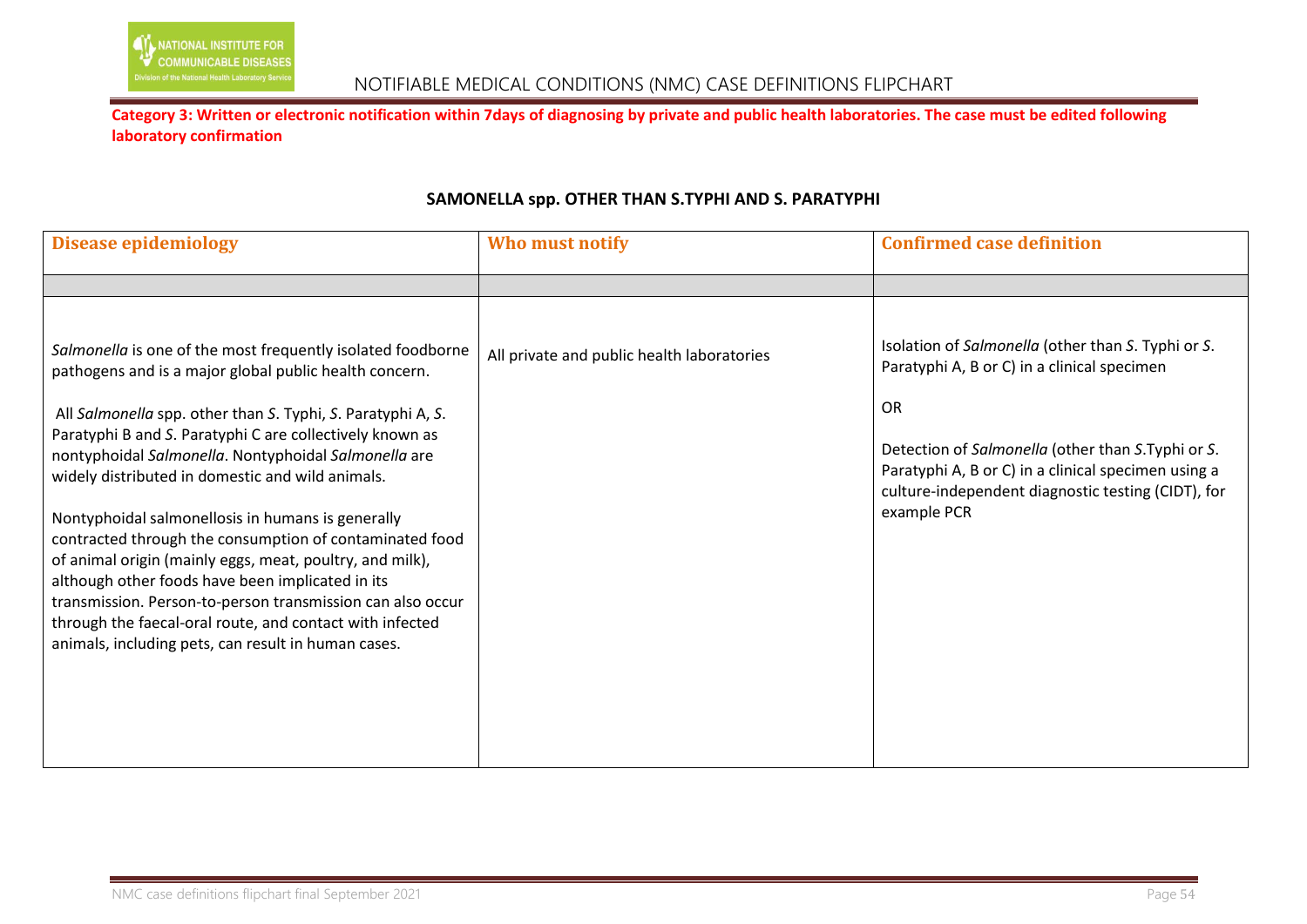### **SHIGA TOXIN-PRODUCING ESCHERICHIA COLI**

| <b>Disease epidemiology</b>                                                                                                                                                                                                                                                                                                                                                                                                                                                                                                                                                                                                                                                   | Who must notify                            | <b>Confirmed case definition</b>                                                                                                                                                                                                                                                                       |
|-------------------------------------------------------------------------------------------------------------------------------------------------------------------------------------------------------------------------------------------------------------------------------------------------------------------------------------------------------------------------------------------------------------------------------------------------------------------------------------------------------------------------------------------------------------------------------------------------------------------------------------------------------------------------------|--------------------------------------------|--------------------------------------------------------------------------------------------------------------------------------------------------------------------------------------------------------------------------------------------------------------------------------------------------------|
|                                                                                                                                                                                                                                                                                                                                                                                                                                                                                                                                                                                                                                                                               |                                            |                                                                                                                                                                                                                                                                                                        |
|                                                                                                                                                                                                                                                                                                                                                                                                                                                                                                                                                                                                                                                                               |                                            |                                                                                                                                                                                                                                                                                                        |
| Shiga toxin-producing E. coli (STEC) can cause severe<br>foodborne disease. STEC is transmitted to humans primarily<br>through consumption of contaminated foods, such as raw or<br>undercooked ground meat products, raw milk, and<br>contaminated raw vegetables and sprouts. In the majority of<br>cases, the illness is self-limiting, but it may lead to a life-<br>threatening disease including haemolytic uraemic syndrome<br>(HUS), especially in young children and the elderly.<br>E. coli O157:H7 is the most important STEC serotype in<br>relation to public health; however, other serotypes have<br>frequently been involved in sporadic cases and outbreaks. | All private and public health laboratories | Isolation of <i>E.coli</i> O157:H7 from a clinical specimen<br><b>OR</b><br>Detection of E.coli O157 in a clinical specimen using<br>a culture-independent diagnostic test (CIDT) for<br>example PCR<br><b>OR</b><br>Detection of Shiga toxin or Shiga toxin genes in a<br>clinical specimen using PCR |